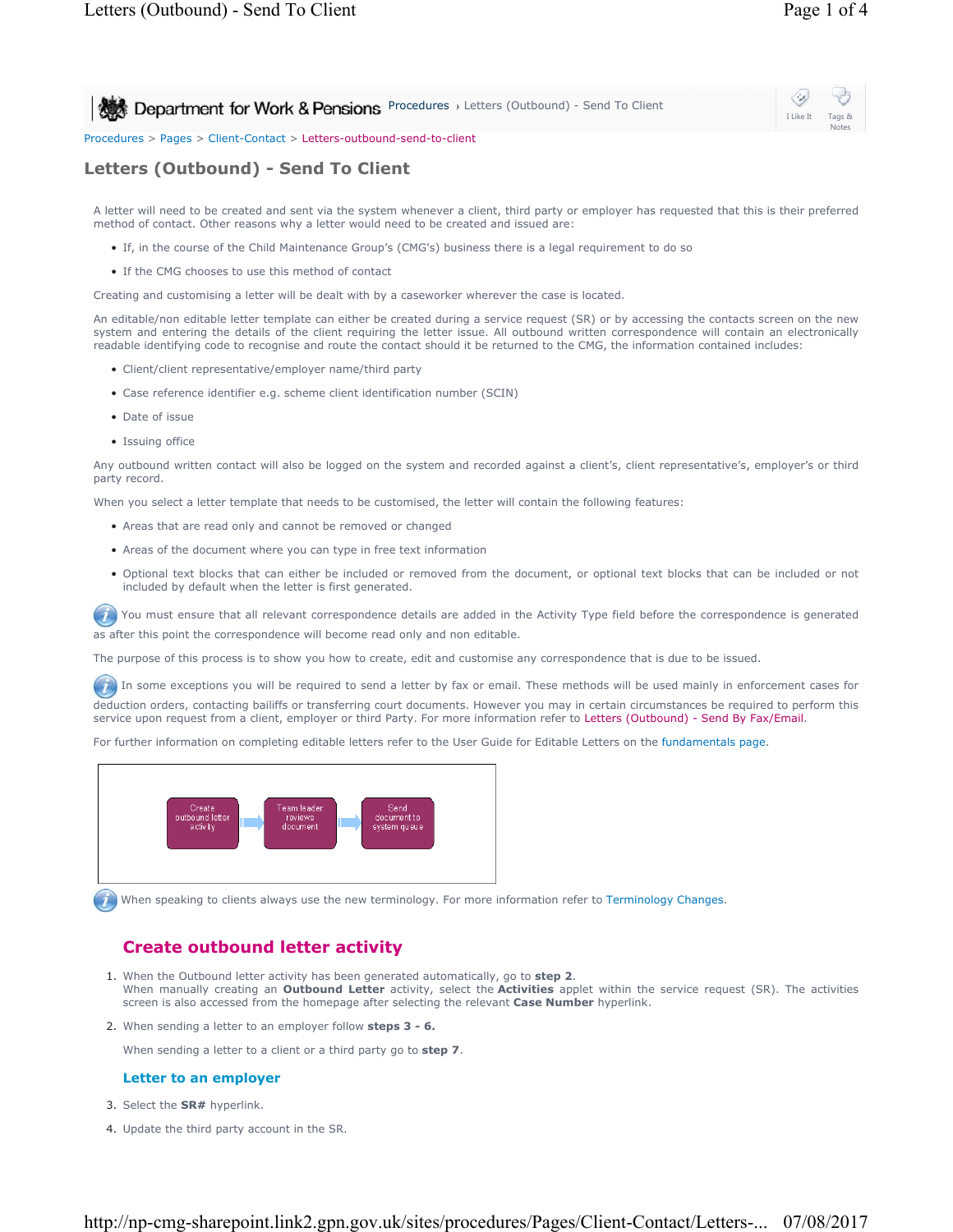- 5. Drill down on the **Activity**.
- Employer services must select the **3rd Party Account** at activity level, caseworkers select L**etter Outbound (3rd Party)**. Update 6. the **Recipient Preference** field and select the account MVG button to pick the employer from the list. The employer account details are shown in the account applet on the right of the screen. If the details do not show, select **Refresh Recipient** and go to **step 11**.

### **Letter to a Client or Third party**

- 7. Select New and Letter Outbound. Choose the letter template of the letter to be issued from the Template Name drop down list e.g. Application Withdrawn – Missing Information.
- 8. Highlight the whole line of the letter, select the field under the heading Template Name and the multi value group (MVG) button appears within the field. Select the **MVG** button and the relevant letter template and **ok**.

### 9. Select **Letter - Outbound**.

- 10. Choose the intended recipient of the letter and select the **Add as a Recipient** button. The system automatically defaults to the client's correspondence address, or a message displays; 'error in generation' if the residential address is set as one of the following:
	- DLO (dead letter office)
	- NFA (no fixed abode)
	- PWA (person without address)

British Forces Post Office (BFPO) addresses are flagged with a **Custom Country** field value of **Not Known**. If correspondence is to be issued with regard to a client that is deceased and there are no executor or next of kin client representatives set up the system will change the recipient details as 'To The Executor Of…'

**In** In cases where the employer has no named payroll contact, the **Account Contact** applet remains blank. Where this occurs select **Create Correspondence** and **Generate** to produce the employer details on the letter.

The third party account details are shown in the account applet on the right hand side of the screen. If these details do not show, select **Refresh Recipient**.

When responding to a Member of Parliament (MP), select the 3rd party account for the relevant constituency, select the account contact to pull the MP details through and update the letter salutation for the MP. For more information refer to MP Enquiries

11. Ensure all relevant correspondence details are added in the **Activity Type** field before correspondence is generated. (Letters are only editable to the point of generation, once generated letters are read only and non editable).

If the correspondence ID is populated then the Activity Type is read only.

- 12. Select the **Create Correspondence** button to generate the letter details. Various reference numbers are automatically generated depending on who the letter is to be issued to:
	- Scheme client identification number (SCIN) on all correspondence to clients/ representatives
	- Employer reference number (ERN) to all correspondence to employers
	- Third party reference number (TRN) on all correspondence to employer's agents or any other third party
	- A reference number on all letter or fax correspondence that matches the unique identifier of the activity generating the output

If the letter fails to generate and displays "Error Generating Document", check the Errors tab. If it shows there are missing variables, go to **Missing Variables - Perform Calculation Letters** held in the **Procedural Exceptions** tab within Calculation - Post Initial

- Where additional documents are to be sent e.g. a court form, attach the item by selecting **Query**. This generates a **Search Box** to 13. allow you to search for the required item/s.
- 14. The search results display all available documents connected to the item searched. Highlight the relevant item by selecting it.
- 15. Select **Add** to attach the document to the correspondence and confirm the selection by selecting the **OK** button.
- 16. Select **Generate** and the letter appears under **Generated Documents**. Within that field select **Open Generated Document**.

### **Adobe Actions**

17. Adobe is launched automatically, log in and complete the appropriate actions to select/amend/send. Read the letter and determine whether any optional paragraphs need adding. For more information on editing letters refer to Adobe. Further information on the options to include in the letter are available in the **Customer Materials** tab of the relevant procedure.

## **Final checks before issuing the letter**

18. To view enclosures that are to be sent with the letter select Preview Enclosures. Any default enclosures are highlighted with a tick under the **Mandatory** tab. Enclosures can be added by highlighting the relevant enclosure and selecting **Add**.

Enclosures include all leaflets, fact sheets and forms to be issued with the letter.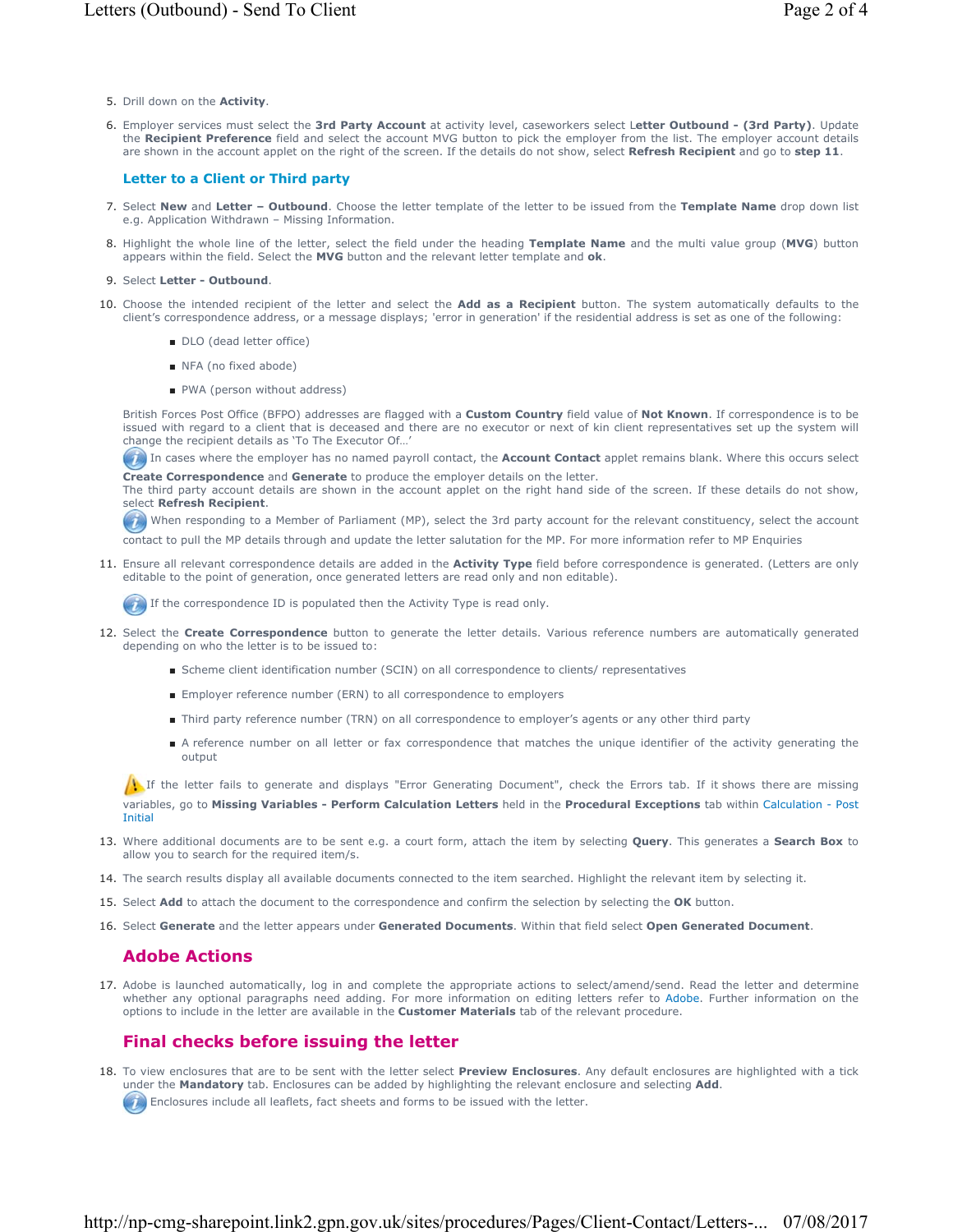- 19. Where fulfilment level is external print, the letter is system issued via Fulfilment House. The system will associate the letter template selected with a set postage level, however you may be able to send the letter manually by local print and choose the delivery method where there is a business requirement to do so. Where the Fulfilment Method is local print, the delivery method will be either:
	- First class
	- Second class
	- Recorded delivery
	- Special delivery
	- Courier tracked
	- Courier standard
	- Internal courier

The default delivery method for local print is first class. Where clients have chosen self service, you will not be able to change the delivery method.

- 20. If the letter does not need editing, uncheck the **Edit The Item** button.
- 21. Select **Open Generated Document** to display a viewable version of the letter template. This letter can be edited by selecting the relevant pre determined optional paragraphs or adding free text. Delete any paragraphs that are not needed or not applicable. For further guidance on free text refer to the Language and style guide.
- 22. Upon generation of the correspondence record, the system provides a warning if any of the following circumstances apply:
	- Active client representative for contact
		- Correspondence is suppressed
		- Contact has a recorded special requirement for braille
		- Contact has a recorded special requirement for large print
		- Contact has a recorded special requirement for audio cassette
		- Contact has a recorded special requirement for audio CD

Any disability requirements are managed by the print house. If there is an active client representative, the system creates a client representative cover letter activity with the representative as recipient, via use case generate automated correspondence.

23. Once the letter is completed and ready for issue, select **Self Approve** if you are a case manager and do not require approval authority. If the letter needs a Welsh translation see **Letters (Outbound) - Contingency Summary step 14** otherwise go to **step 32**. If approval is required continue to the next step.

#### **Self Approval/Refer to team leader for review**

- 24. If the letter is on the case worker self approval list confirm self approval with your line manager then click self approval and on the homepage and access **My Approval Inbox** to approve/reject as appropriate. Return to the letter and **open generated document**  and select **complete**. return to Home Page and open the letter approval and select **Approved/rejected** as appropriate in the **Action** field dropdown.
- If the letter cannot be self approved and line manager authority is needed change the SR **Status** to to **Pending Approval**, as the 25. letter must be reviewed by the team leader (TL) before it can be issued to the client.
- 26. Change the **Sub Status** of the activity to **Submit for Approval TL** to send the SR to the TL's approval queue.

#### **Team leader reviews document**

- 27. Upon receiving the SR the TL will check that the letter is correctly addressed and meets the necessary quality standards, e.g. the correct paragraph has been selected and the letter is free from spelling errors. Once satisfied select **Complete** and then **OK** on the **Correspondence Saved** tab. Correct any minor mistakes where applicable and **Complete**, or select **Close** to reject the approval work item and return to the caseworker for correction.
- 28. If the document is approved, the TL selects **Approve** and if no translation is necessary, will send the finalised version to Fulfilment House to be sent to the client. If the letter requires translation into Welsh, the TL returns the letter template to the caseworker.
- 29. If the letter has been rejected by the TL the system creates an **Editable Letter Review** task for the TL to record the reasons for the rejection. Once the TL has added these reasons the letter template is returned to the caseworker.

#### **Caseworker - amend the document**

- 30. Once the work item has been returned access the letter template via **My Activities**.
- 31. Update the letter with the necessary corrections where appropriate and re submit to the TL following **steps 25** and **26**.